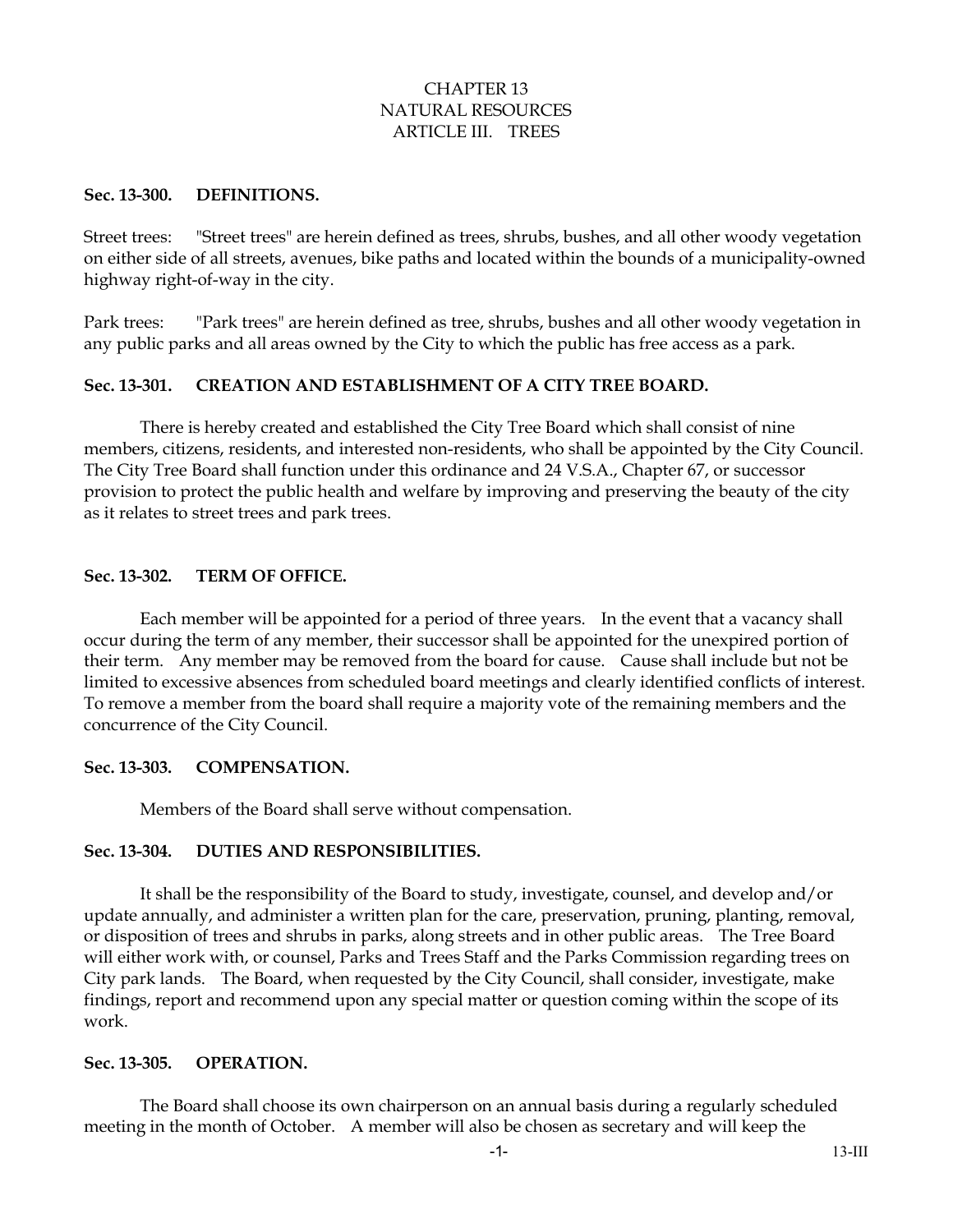minutes of each meeting. The City Tree Warden will attend all meetings and will serve in the capacity of advisor to the board. It will be the Tree Warden's additional responsibility to act as the interface between the Board and other regulatory bodies within the city. Meetings will be held once a month. If less than a majority of the members are in attendance, there is no quorum and a meeting cannot be held.

#### **Sec 13-306. STREET TREE SPECIES TO BE PLANTED.**

The following list constitute the official Street Tree species for the City of Montpelier, State of Vermont. No species other than those included in this list may be planted as Street Trees without written permission of the City Tree Board and the concurrence of the City Tree Warden.

| <b>Small Trees</b>              | Medium Trees           | Large Trees      |
|---------------------------------|------------------------|------------------|
|                                 |                        |                  |
| Amelanchier spp. (serviceberry) | Littleleaf Linden      | Sugar Maple      |
| Hawthorn                        | Honeylocust            | Swamp White Oak  |
| Lilac                           | <b>Basswood Linden</b> | <b>Black Oak</b> |
|                                 | Red Oak                | Gingko           |
|                                 | Pin Oak                | Freeman Maple    |
|                                 | Hackberry              | <b>White Oak</b> |
|                                 | American Hophornbeam   |                  |

### **Sec. 13-307. SPACING.**

Spacing of Street Trees will be in accordance with the three species size classes listed in Section 13-306 of this ordinance and no trees may be planted closer together than the following: Small Trees, 30 feet; Medium Trees, 40 feet; Large Trees, 50 feet; except in special plantings designed or approved by the City Tree Warden.

### **Sec. 13-308. DISTANCE FROM CURB AND SIDEWALK.**

The distance trees may be planted from curbs, edges of roads and sidewalks and will be in accordance with the three species size classes listed in Sec. 13-306 and no tree may be planted closer to any curb, edge of road or sidewalk than the following: In Central Business District I and II: Small Trees, 2 feet; Medium Trees, 3 feet; Large Trees, 4 feet. In General Business District and Residential: Small Trees, 6 feet; Medium Trees, 7 feet; Large Trees, 8 feet. Exceptions may be granted by the Board based on the recommendations of the City Tree Warden on a case-by-case basis and consultation with the Department of Public Works.

### **Sec. 13-309. DISTANCE FROM STREET CORNERS AND FIRE HYDRANTS.**

No Street Tree shall be planted closer than 35 feet of any street corner, measured from the point of nearest intersecting curbs or edges of roads. No Street Tree shall be planted closer than 10 feet of any fire hydrant. Exceptions may be granted only by approval of the Board upon recommendation of the City Tree Warden and consultation with the Department of Public Works.

#### **Sec. 13-310. UTILITIES.**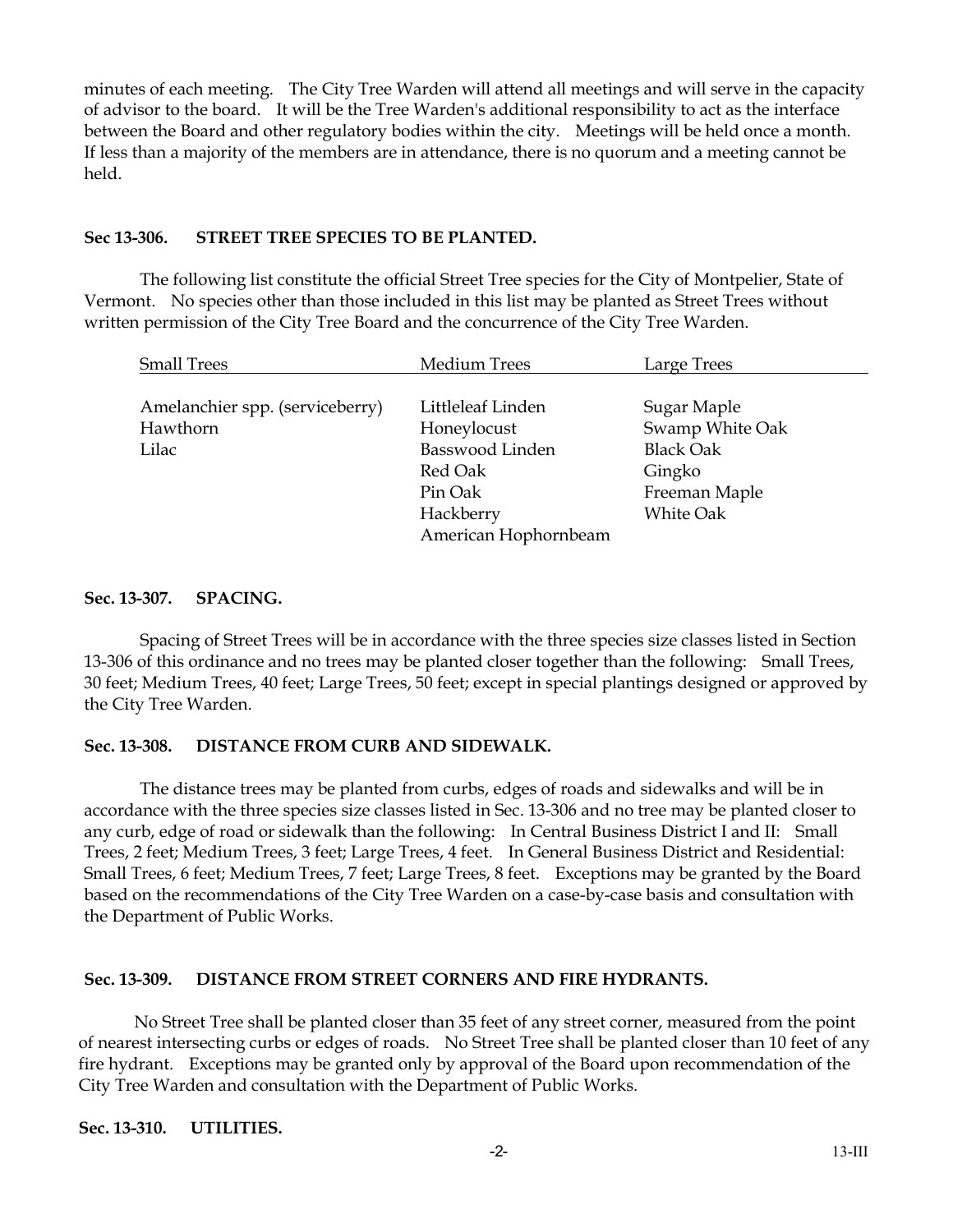No Street Trees other than those species listed as Small Trees in Sec 13-306 of this ordinance may be planted under or within 10 lateral feet of any overhead utility wire, or within 5 lateral feet of any underground water line, sewer line, transmission line or other utility.

### **Sec. 13-311. CONSTRUCTION IN VICINITY OF CITY TREES.**

Any Construction within 10 lateral feet of city trees requires consultation with the City Tree Warden who will provide non-binding specific written recommendations.

### **Sec. 13-312. PUBLIC TREE CARE.**

The City shall have the right to plant, prune, maintain and remove trees, plants and shrubs within the lines of all streets, alleys, avenues, lanes, squares and public grounds, as may be necessary to insure public safety or to preserve or enhance the symmetry and beauty of such public grounds.

The City Tree Warden may remove or cause to be removed any tree or part thereof which is in an unsafe condition or which by reason of its nature presents a hazard to the general public, is injurious to sewers, electric power lines, water lines or other public improvements, or is affected with any injurious fungus, insect or other pests. This section does not prohibit the planting of Street Trees by adjacent property owners providing that the selection and location of said trees is in accordance with Sections 13- 306 through 13-310 of this ordinance.

### **Sec. 13-313. TREE TOPPING.**

It shall be unlawful, as a normal practice, for any person, firm or city department to top any Street Tree, or other tree on public property. Topping is defined as the severe cutting back of limbs to stubs larger than three inches in diameter within the tree's crown to such a degree so as to remove the normal canopy and disfigure the tree. Trees severely damaged by storms or other causes, or certain trees under utility wires or other obstruction where other pruning practices are impractical may be exempted from this ordinance at the determination of the City Tree Board upon recommendations by the Tree Warden.

### **Sec. 13-314. SUBSTANCES HARMFUL TO TREE LIFE.**

It shall be unlawful for any person owning, using or having control of substances harmful to tree life to allow such substance or substances to come in contact with the soil surrounding the roots of any tree in any public thoroughfare, or of any tree or plant in any tree or plant in any city park or parking strip in the City of Montpelier in such manner as may injure or destroy the tree or plants.

### **Sec. 13-315. PRUNING, CORNER CLEARANCE.**

Every owner of any tree overhanging any street or right-of-way within the city shall prune the branches so that such branches shall not obstruct the light from any street lamp or obstruct the view of any street intersection and so that there shall be a clear space of eight feet (8') above the surface of the street or sidewalk. Said owners shall remove all dead, diseased or dangerous trees, or broken or decayed limbs which constitute a menace to the safety of the public. The City shall have the right to prune any tree or shrub on private property when it interferes with the proper spread of light along the street from a street light or interferes with visibility of any traffic control device or sign, or to maintain a clear space of 8' above the surface.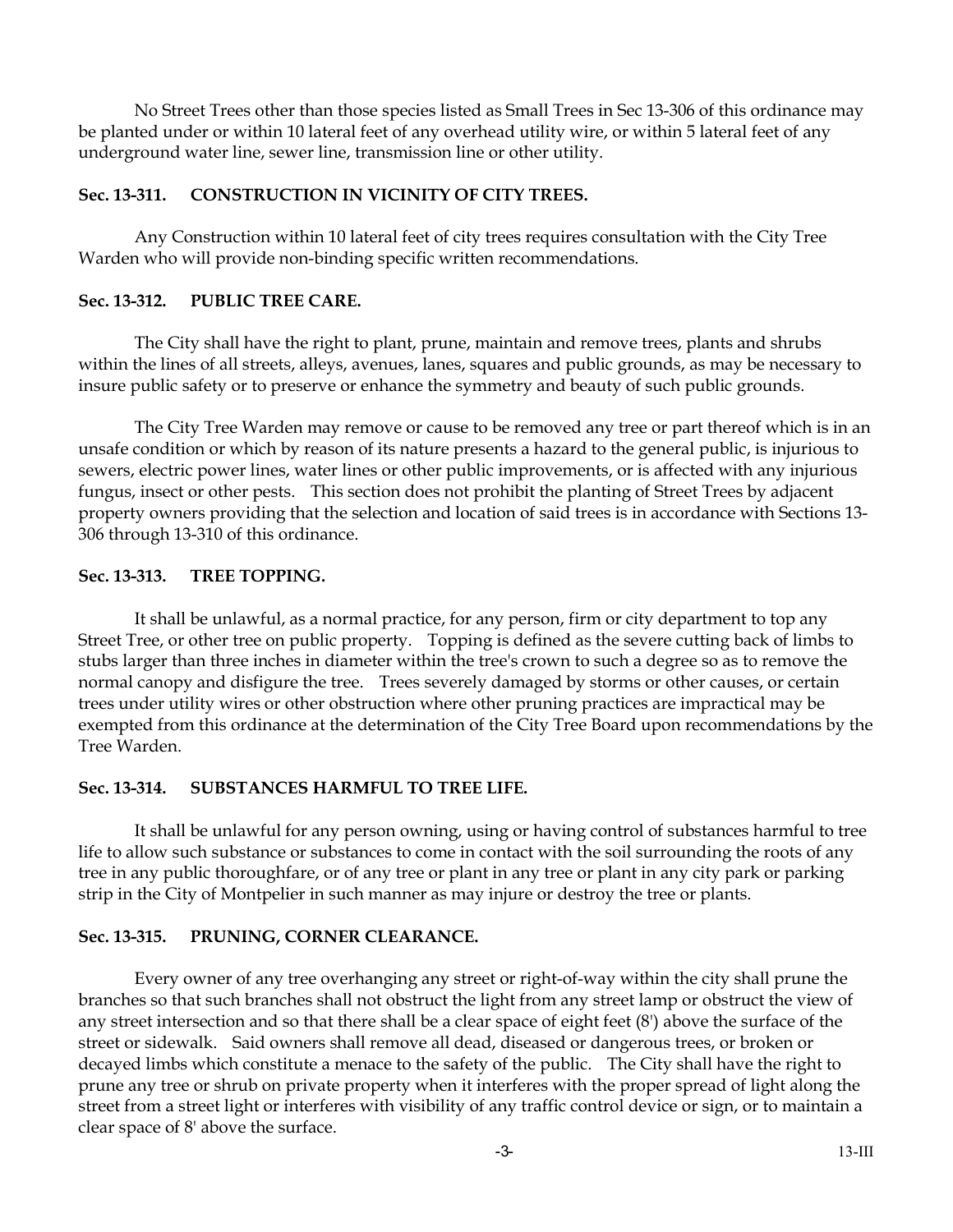#### **Sec. 13-316. DEAD OR DISEASED TREE REMOVAL ON PRIVATE PROPERTY.**

The City shall have the right to cause the removal of any dead or diseased tree on private property within the city, when such tree constitutes a hazard to life and property, or harbors insects or disease which constitutes a potential threat to other trees within the city. The City Tree Board will notify in writing the owners of such trees. Removal shall be done by said owners at their own expense within sixty days after the date of service of notice. In the event of failure of owners to comply with such provisions, the City shall have the authority to remove such trees and charge the cost of removal on the owner's property tax notice.

## **Sec. 13-317. REMOVAL OF STUMPS.**

The removal of any stumps of Street or Park Trees shall not be mandatory unless it is deemed necessary by the City Tree Board to allow for a replanting or other reason. The City Tree Board must find that the removal of the stump is necessary for other than just aesthetic reasons. Any landowner with property adjacent to any stump may petition the City Tree Board to allow removal of said stump at the landowners' expense for purposes of aesthetics.

## **Sec. 13-318. INTERFERENCE WITH CITY TREE BOARD.**

It shall be unlawful for any person to prevent, delay, or interfere with the City Tree Board, the City Tree Warden, Parks and Trees staff, or any agents of the Board, while engaging in and about the planting, cultivating, mulching, pruning, spraying, or removing of any Street Trees, Park Trees or trees on private grounds, as authorized in this ordinance.

### **Sec. 13-319. ARBORIST LICENSE AND BOND.**

It shall be unlawful for any person or firm to engage in the business or occupation of pruning, treating, or removing street or park trees within the City without first applying for and procuring a license, or unless the person is a Certified Arborist through the International Society of Arboriculture. The license fee shall be \$25 annually, in advance; provided however, that no license shall be required of any public service company or city employee doing such work in the pursuit of their public service endeavors. Before securing a contract with the City, or before doing work on a Street tree or a Park tree within the City a contractor must have possession of liability insurance in the minimum amounts of \$1,000,000 aggregate, general liability per occurrence indemnifying the City or any person injured or damaged resulting from the pursuit of such endeavors as herein described. All tree work performed in the public right-of-way must conform with the ANSI A300 Standards.

# **Sec. 13-320. REVIEW BY CITY COUNCIL.**

The City Council shall have the right to review the conduct, acts and decisions of the City Tree Board. Any person may appeal from any ruling or order of the City Tree Board to the City Council who may hear the matter and make a final decision.

### **Sec. 13-321. REVIEW BY CITY COUNCIL.**

Any person violating any provision of this ordinance shall be, upon conviction or plea of guilty, subject to a fine not to exceed \$500 plus the cost of tree removal.